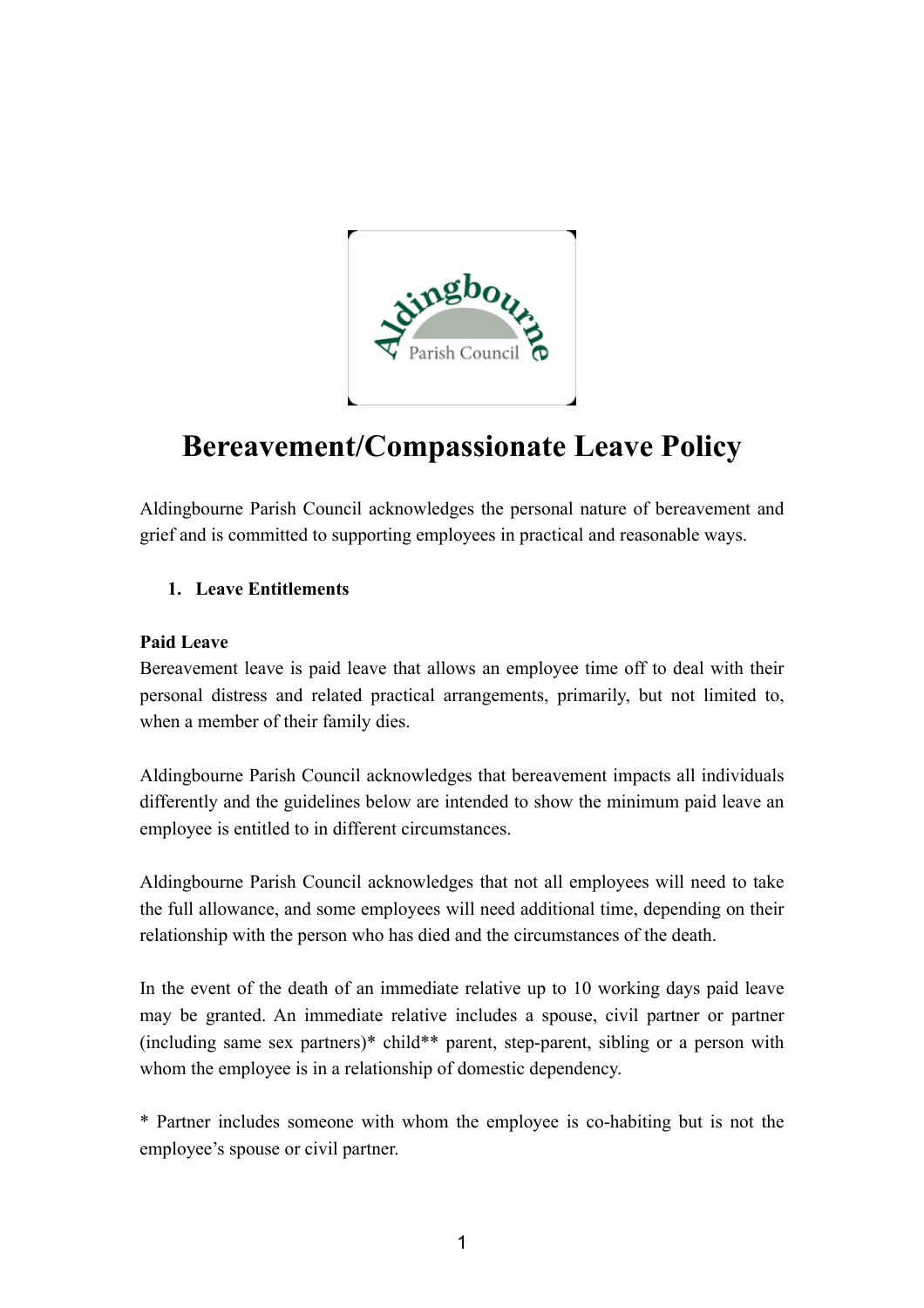\*\*Child includes children in respect of whom the employee is the adoptive parent, legal guardian or carer.

At the discretion of the Clerk, 1-3 days leave will be allowed on the death of someone outside the immediate family e.g a mother/father-in-law, grandparents, grandchildren, son/daughter-in-law.

These circumstances would include (but are not limited to) situations where the employee is responsible for funeral arrangements or has to travel to attend the funeral.

#### **Unpaid Leave**

.

Depending on the circumstances an additional further five days' unpaid compassionate leave may be granted. The following circumstances should be taken into consideration. • The distance the employee has to travel to attend the funeral.

• If the employee is required to organise the funeral arrangements.

• If the individual is the duly appointed Executor of the will of the Deceased .

• Any personal or exceptional circumstances that may warrant additional compassionate unpaid leave.

An employee must apply and be granted unpaid leave by the Clerk before such period commecnces. An employee should notify the Clerk of their intention to take leave as soon as possible or, at the latest, on the first day of absence. In exceptional circumstances applications for leave will be considered after the first day of absence. . Alternatively, in addtion to any unpaid leave the Employee may with the Clerk's agreement take annual leave at short notice. .

Where an employee suffers a family bereavement while on annual leave such a period can be requested to be taken as bereavement leave with the Clerk's consent who will then make the necessary adjustments to the Employee's annaul leave entitlement.

Any other request for compassionate leave which does not fall within the criteria set out above will be solely at the discretion of the Aldingbourne Parish Council .

#### **2. Return to Work**

In certain circumstances, a full return to work may not be possible for an employee following the death of an immediate relative -e.g. when the employee's grief is likely to impact upon his/her ability to perform his/her role, or where new child care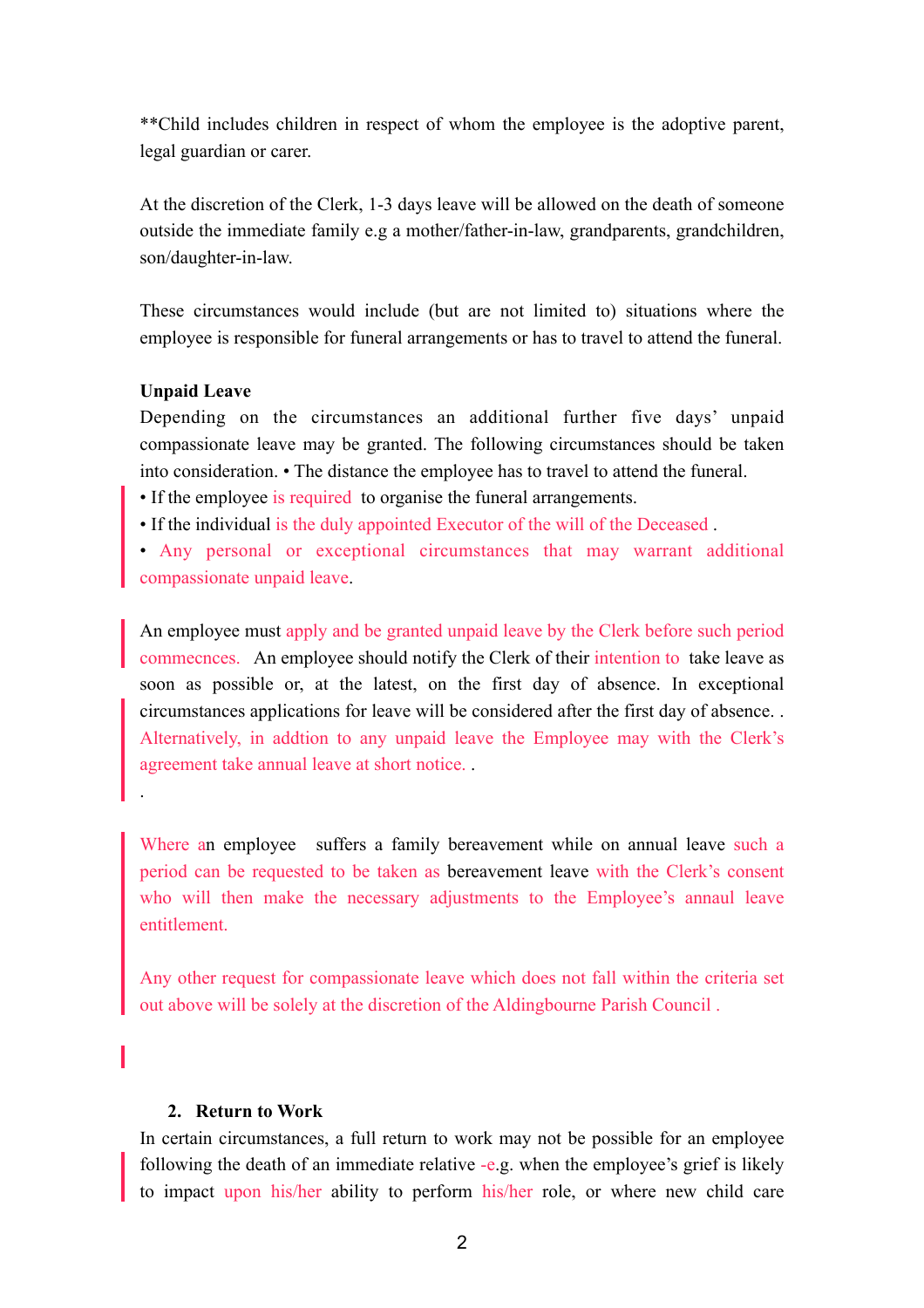arrangements have to be implemented or the employee becomes solely responsible for the care of an elderly parent .

In such instances Aldingbourne Parish Council will allow a phased return to work on a part-time or reduced hours' basis where possible . Alternative duties may be an option to be considered. Any such arrangement would need to be agreed in advance by the Clerk/Council and subject to an agreed maximum number of days and would be managed in line with the Flexible Time Working Regulations (Employment Act 2002)

### **3. Employee Support**

Aldingbourne Parish Council acknowledges that bereavement leave is intended to support employees in the immediate period around the death of a relative. However, the process of grief, the natural reaction and adjustment to loss and change may take a significant time and will depend on each individual.

An employee with any concerns about the grieving process impacting on his/her work performance should discuss this in confidence with the Clerk to ensure that any reasonable adjustments that may be necessaryare implemented and that the employee is supported on his/her return to the full range of duties and responsibilities that he/ she had prior to the bereavement or his/herr duties and responsibilities are adjusted (as necessary) with prior agreement with the Clerk.

#### **4. Health and Safety**

Bereavement can have an impact on concentration, sleep, and decision making. The health and safety assessment of the workplace will include consideration of the impact of bereavement on employees, their duties and responsibilities, and the context in which they are working, e.g. do they operate machinery?

Any employee who is concerned about their ability to conduct their duties safely in the weeks following a bereavement must discuss this with the Clerk. Aldingbourne Parish Council reserves the right to request that an employee visit a doctor before resuming full duties.

#### **5. Culture and Diversity**

Aldingbourne Parish Council recognises that different cultures respond to death in significantly different ways. The Clerk will check whether the employee's religion or culture requires them to observe any particular practices or make special arrangements which would necessitate them being off work at a particular time.

Employees should not assume that the Clerk is aware of any such requirements and